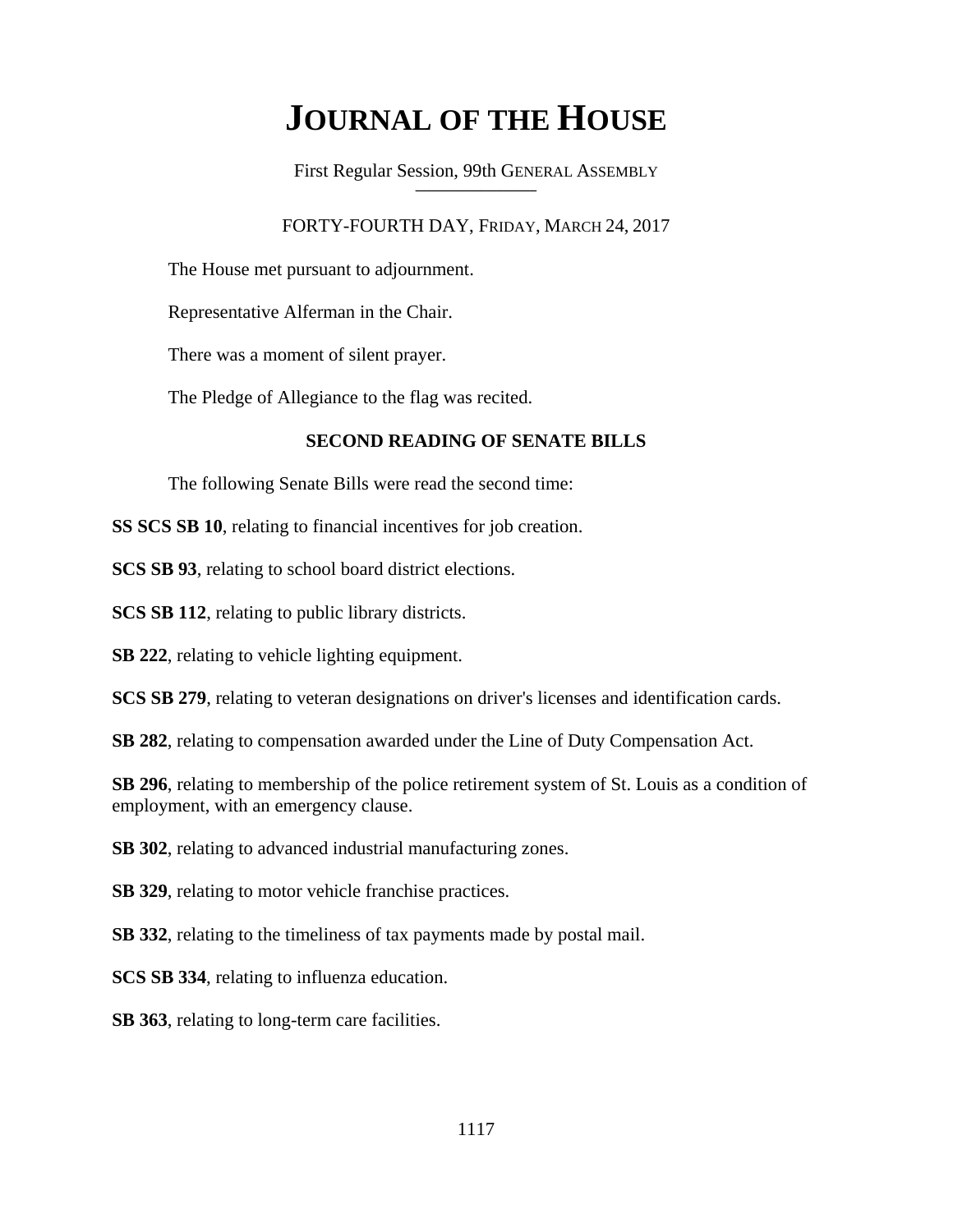#### 1118 *Journal of the House*

**SB 366**, relating to the licensure of psychologists.

**SB 394**, relating to school employee retirement systems.

## **HOUSE COMMITTEE BILL AUTHORIZATION**

March 24, 2017

Mr. Adam Crumbliss Chief Clerk Missouri House of Representatives State Capitol, Room 317A Jefferson City, MO 65101

Dear Mr. Crumbliss:

The Regular Standing Committee on Insurance Policy has been authorized to introduce upon report a House Committee Bill relating to insurance proceedings.

If you have any questions, please feel free to contact my office.

Sincerely,

/s/ Todd Richardson Speaker of the Missouri House of Representatives 152nd District

 The following members' presence was noted: Alferman, Berry, Brown (27), Fitzwater (49), Hurst, Kelley (127), and Kendrick.

#### **ADJOURNMENT**

 On motion of Representative Alferman, the House adjourned until 4:00 p.m., Monday, March 27, 2017.

#### **COMMITTEE HEARINGS**

BUDGET

Tuesday, March 28, 2017, 8:15 AM, House Hearing Room 3. Executive session will be held: HB 1, HB 2, HB 3, HB 4, HB 5, HB 6, HB 7, HB 8, HB 9, HB 10, HB 11, HB 12, HB 13, HB 986, HB 1110 Executive session may be held on any matter referred to the committee. Markup - House Bills 1-13.

CHILDREN AND FAMILIES Tuesday, March 28, 2017, 5:00 PM or upon adjournment (whichever is later), House Hearing Room 7. Public hearing will be held: HB 1081, HB 1158 Executive session may be held on any matter referred to the committee.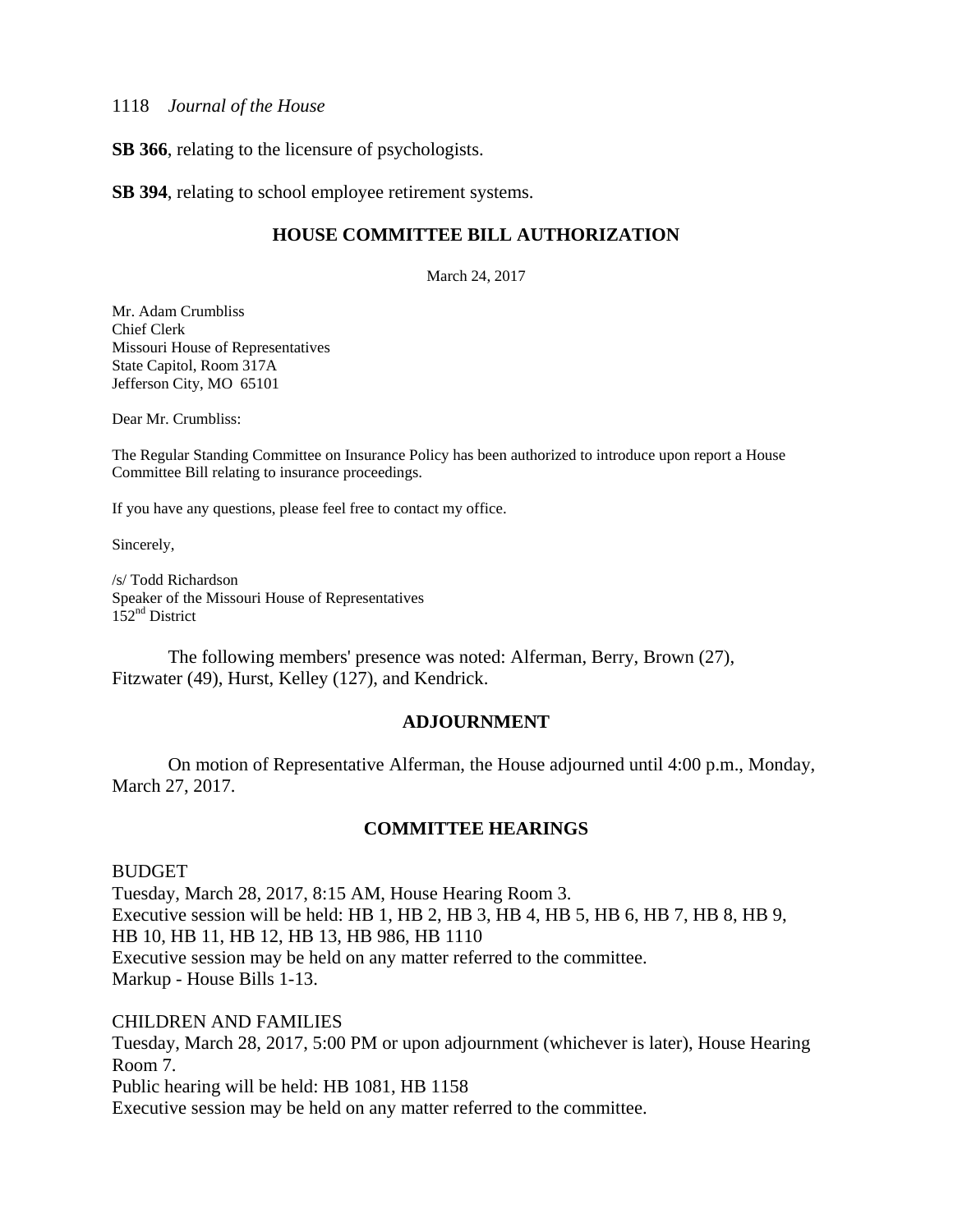CORRECTIONS AND PUBLIC INSTITUTIONS Monday, March 27, 2017, 2:30 PM, South Gallery.

Public hearing will be held: HCB 7 Executive session may be held on any matter referred to the committee.

CRIME PREVENTION AND PUBLIC SAFETY

Tuesday, March 28, 2017, 8:00 AM, House Hearing Room 5. Public hearing will be held: HB 726 Executive session will be held: HB 895 Executive session may be held on any matter referred to the committee. AMENDED

ECONOMIC DEVELOPMENT Tuesday, March 28, 2017, 8:00 AM, House Hearing Room 7. Public hearing will be held: HB 143, HB 387, HB 1116 Executive session may be held on any matter referred to the committee.

ELEMENTARY AND SECONDARY EDUCATION

Monday, March 27, 2017, 5:00 PM or upon adjournment (whichever is later), House Hearing Room 7. Public hearing will be held: HB 141, HB 442, HB 509, HB 901, HB 902 Executive session may be held on any matter referred to the committee.

FISCAL REVIEW Monday, March 27, 2017, 1:30 PM, House Hearing Room 7. Executive session will be held: HB 469, HJR 10 Executive session may be held on any matter referred to the committee.

GOVERNMENT EFFICIENCY Tuesday, March 28, 2017, 12:00 PM or upon adjournment (whichever is later), House Hearing Room 6. Public hearing will be held: SCS SB 82 Executive session will be held: HB 849, HB 1008 Executive session may be held on any matter referred to the committee.

INSURANCE POLICY Tuesday, March 28, 2017, 12:00 PM or upon morning adjournment (whichever is later), House Hearing Room 4. Public hearing will be held: HB 1011, HCB 10 Executive session will be held: HB 388, HB 829, HB 958 Executive session may be held on any matter referred to the committee. AMENDED

**JUDICIARY** Tuesday, March 28, 2017, 4:00 PM or upon conclusion of afternoon session (whichever is later),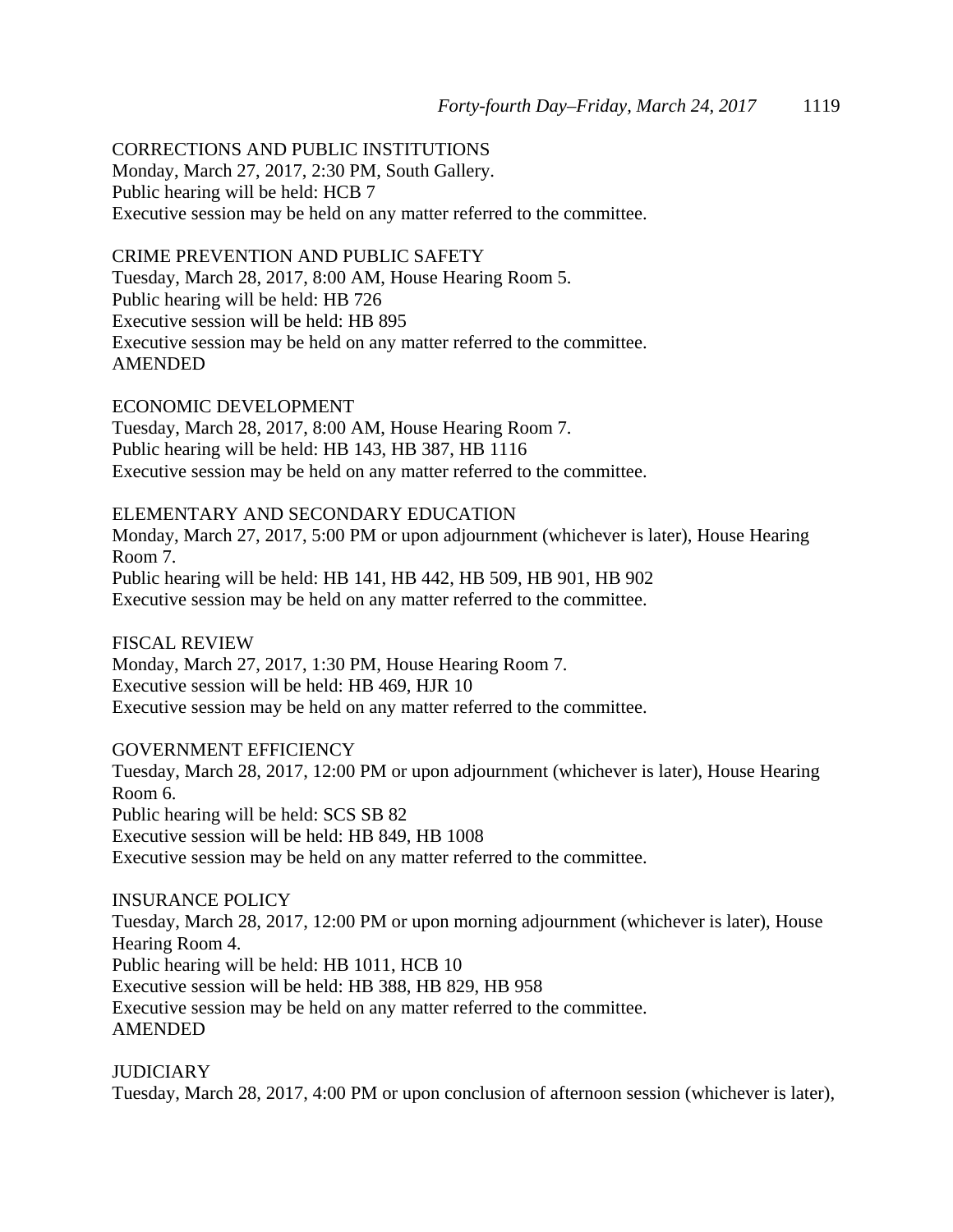## 1120 *Journal of the House*

House Hearing Room 1.

Public hearing will be held: HB 519, HCB 8, HCB 9 Executive session will be held: HB 596 Executive session may be held on any matter referred to the committee. Hearing will begin with executive session.

LEGISLATIVE TASK FORCE ON DYSLEXIA Friday, March 31, 2017, 9:00 AM, House Hearing Room 7. Executive session may be held on any matter referred to the committee. We will be hearing testimony on teacher preparation and professional development.

# RULES - ADMINISTRATIVE OVERSIGHT

Wednesday, March 29, 2017, 5:00 PM or upon adjournment (whichever is later), House Hearing Room 7.

Executive session will be held: HB 102, HCS HB 136, HCS HB 330, HB 356, HCS HB 405, HCS HB 432, HCS HB 619, HCS HB 656, HCS HB 717, HCS HB 729, HB 752, HB 867, HCS HB 886, HCR 9, HCR 17, HCR 20

Executive session may be held on any matter referred to the committee.

# RULES - LEGISLATIVE OVERSIGHT

Monday, March 27, 2017, 1:30 PM, House Hearing Room 5. Executive session will be held: HJR 18, HB 114, HCS HB 144, HCS HB 260, HB 268, HCS HB 291, HCS HB 293, HB 294, HB 301, HB 322, HCS HB 351, HCS HB 379, HCS HB 380, HCS HB 384, HCS HB 433, HCS HB 436, HCS HB 607, HCS HB 611, HCS HB 654, HB 674, HB 768, HB 794, HCS HB 875, HCS HB 878, HB 880, SB 45 Executive session may be held on any matter referred to the committee.

# SPECIAL COMMITTEE ON EMPLOYMENT SECURITY

Tuesday, March 28, 2017, 8:30 AM, House Hearing Room 6. Public hearing will be held: SS SCS SB 66, SS SCS SB 113 Executive session may be held on any matter referred to the committee.

# SPECIAL COMMITTEE ON LITIGATION REFORM

Monday, March 27, 2017, 1:00 PM, House Hearing Room 6. Public hearing will be held: SS SB 31, SCS SB 237 Executive session will be held: SS SB 31, SCS SB 237 Executive session may be held on any matter referred to the committee. Added SCS SB 237. AMENDED

# SPECIAL COMMITTEE ON TOURISM

Wednesday, March 29, 2017, 5:00 PM or upon afternoon adjournment (whichever is later), House Hearing Room 4. Public hearing will be held: HCR 30 Executive session will be held: HB 513, HB 879, HR 395 Executive session may be held on any matter referred to the committee.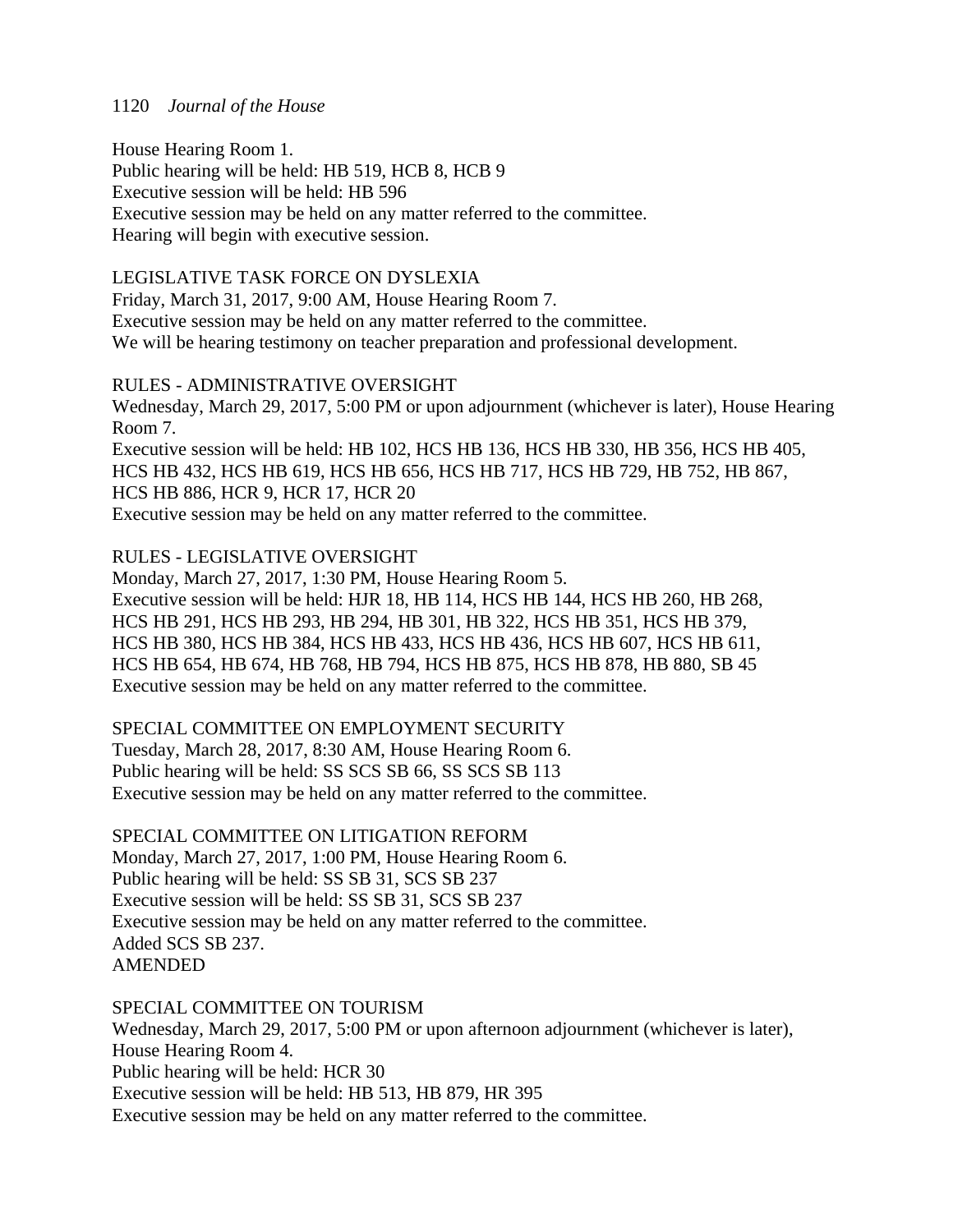#### SUBCOMMITTEE ON AGRICULTURE EDUCATION

Tuesday, March 28, 2017, 5:00 PM or upon afternoon adjournment (whichever is later), House Hearing Room 6.

Testimony from agricultural education professionals.

# SUBCOMMITTEE ON BOARDS AND COMMISSIONS

Tuesday, March 28, 2017, 12:30 PM or upon adjournment of the Special Committee on Government Oversight (whichever is earlier), House Hearing Room 7. Public Testimony may be heard from: Advisory Commission for Anesthesiologist Assistants Advisory Commission for Clinical Perfusionists Advisory Commission for Dental Hygienists Advisory Commission for Physical Therapists Advisory Commission for Physician Assistants Advisory Commission for 911 Service Oversight AgriMissouri Advisory Commission for Marketing Missouri Agricultural Products Behavior Analyst Advisory Board Citizens Advisory Committee on Corrections Comprehensive Entry Point System for Long Term Care Corrections Officer Certification Commission Emancipation Day Commission Entrepreneurial Development Council Governor's Advisory Council on Physical Fitness and Health Governor's Committee to End Homelessness Drug Utilization Review Board Minority and Underrepresented Environmental Literacy Program Board of Certification of Interpreters Missouri Board of Examiners for Hearing Instrument Specialists Missouri Commission for the Deaf and Hard of Hearing Missouri State Committee of Interpreters AMENDED

SUBCOMMITTEE ON SECOND AMENDMENT PRESERVATION Tuesday, March 28, 2017, 8:00 AM, House Hearing Room 1. Discussion relating to business liability for prohibiting firearms and removal of firearms by police officers and discussion on the subcommittee draft report. AMENDED

#### VETERANS

Tuesday, March 28, 2017, 8:00 AM, House Hearing Room 1. Public hearing will be held: SCS SB 108 Executive session may be held on any matter referred to the committee.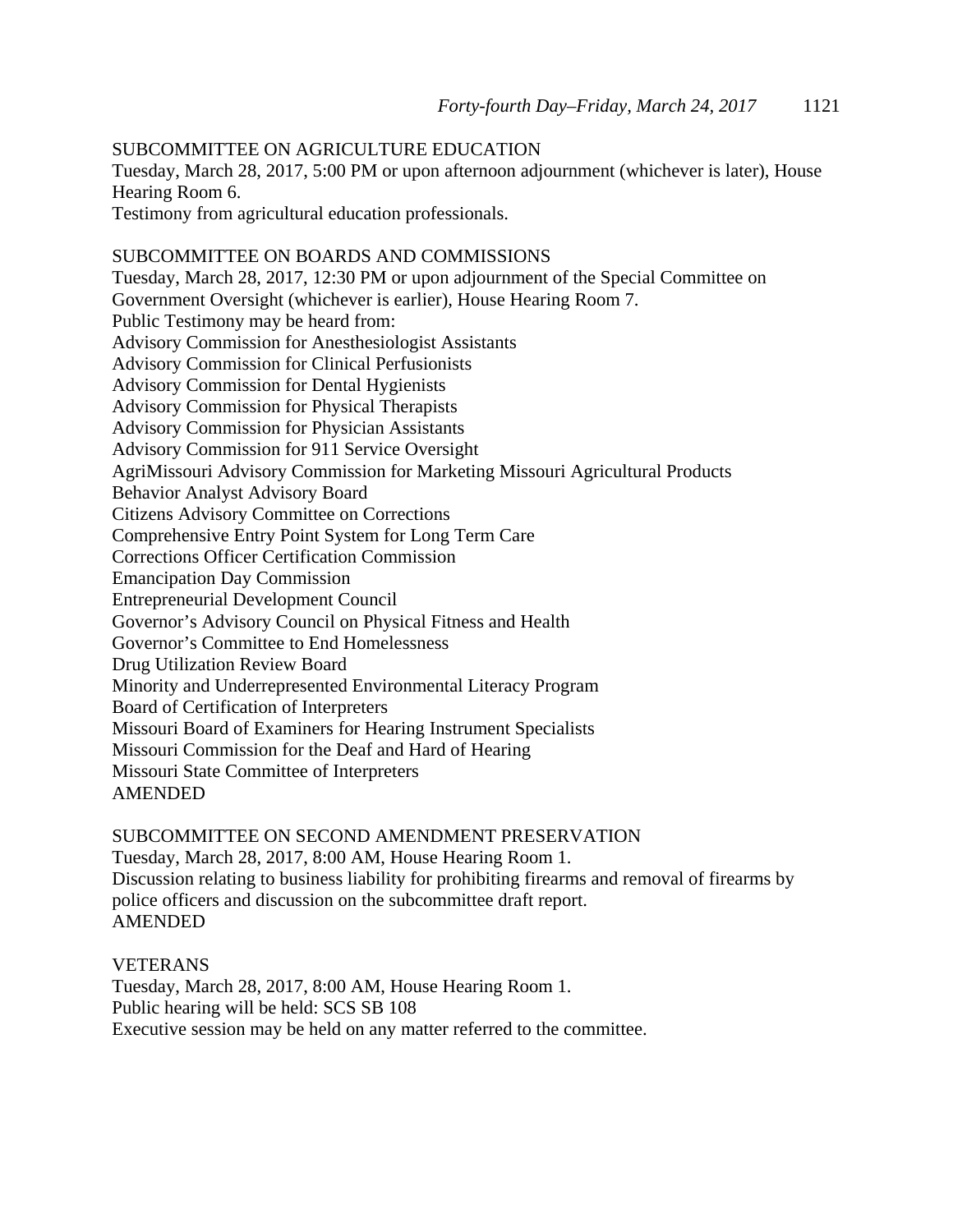#### **HOUSE CALENDAR**

#### FORTY-FIFTH DAY, MONDAY, MARCH 27, 2017

#### **HOUSE BILLS FOR PERFECTION - APPROPRIATIONS**

HCS HB 14 - Fitzpatrick

#### **HOUSE BILLS FOR PERFECTION**

HB 459 - Kolkmeyer HB 463 - Kolkmeyer HCS HBs 90 & 68 - Rehder HCS HB 275 - Spencer HB 111 - Mathews HCS HB 159 - McGaugh HCS HB 181 - Phillips HB 719 - Rhoads HCS HB 142 - Berry HB 571 - Engler HCS HB 576 - McCaherty HB 104, HA 2 HA 1 and HA 1, a.a., pending - Love HCS HB 174 - Hubrecht HB 758 - Cookson HB 813 - Basye HB 815 - Basye HCS HB 29 - Pike HB 39 - Higdon HB 97 - Swan HB 121 - Frederick HB 170 - Curtman HB 182 - Hurst HCS HB 194 - Franklin HCS HB 219 - Hill HB 227 - Hubrecht HCS HB 261 - Brown (94) HCS HB 303 - Mathews HCS HB 324 - Neely HCS HB 326 - Miller HCS HB 340 - Fitzwater (49) HB 358 - Bahr HCS HB 411 - Lichtenegger HCS HB 415 - McGaugh HB 426 - Cornejo HCS#2 HB 502 - Fitzpatrick HCS HB 573 - McGaugh HCS HB 670 - Sommer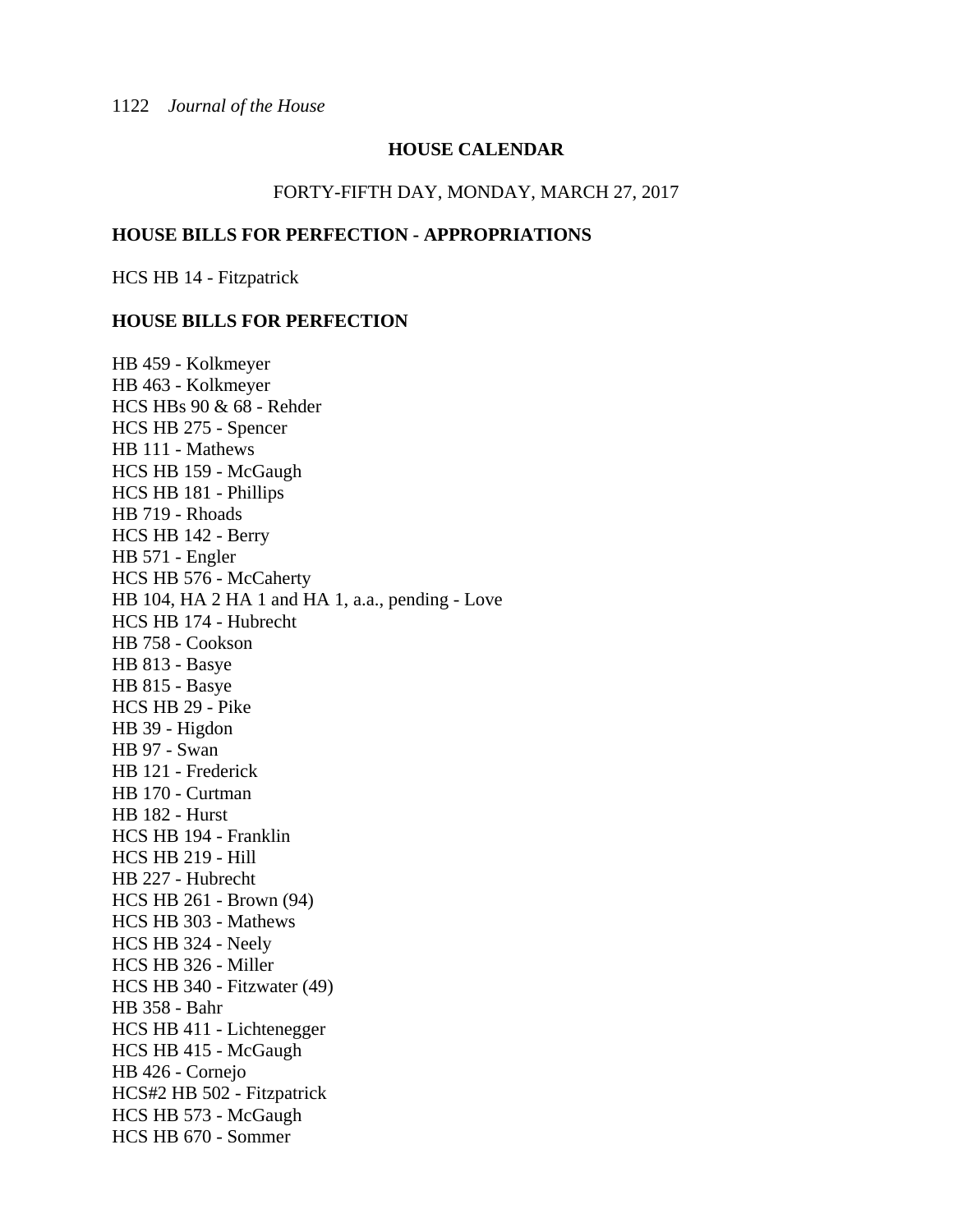HCS HB 698 - Pietzman HCS HB 741 - Engler HCS HB 746 - Crawford HCS HB 780 - Hill HB 824 - Reiboldt HCS HBs 908 & 757 - Lichtenegger HCS HBs 960, 962 & 828 - Mathews

#### **HOUSE BILLS FOR PERFECTION - CONSENT**

(03/15/2017)

HB 964 - Kendrick HB 843 - McGaugh HB 697 - Trent

(03/24/2017)

HCS HB 831 - Baringer HB 956 - Kidd HB 1009 - Lauer HCS HB 914 - Kidd HCS HB 915 - Ruth

## **HOUSE CONCURRENT RESOLUTIONS FOR THIRD READING**

HCR 6 - Justus HCR 12 - Grier

#### **HOUSE JOINT RESOLUTIONS FOR THIRD READING**

HJR 10, (Fiscal Review, 3/16/17) - Brown (57)

#### **HOUSE BILLS FOR THIRD READING**

HCS HB 151, E.C. - Corlew HB 327 - Morris HB 401 - McDaniel HB 175 - Reiboldt HCS HB 229 - Dogan HB 349 - Brown (57) HCS HB 255 - Rhoads HB 355 - Bahr HCS HB 316 - Pike HB 680 - Fitzwater (49)